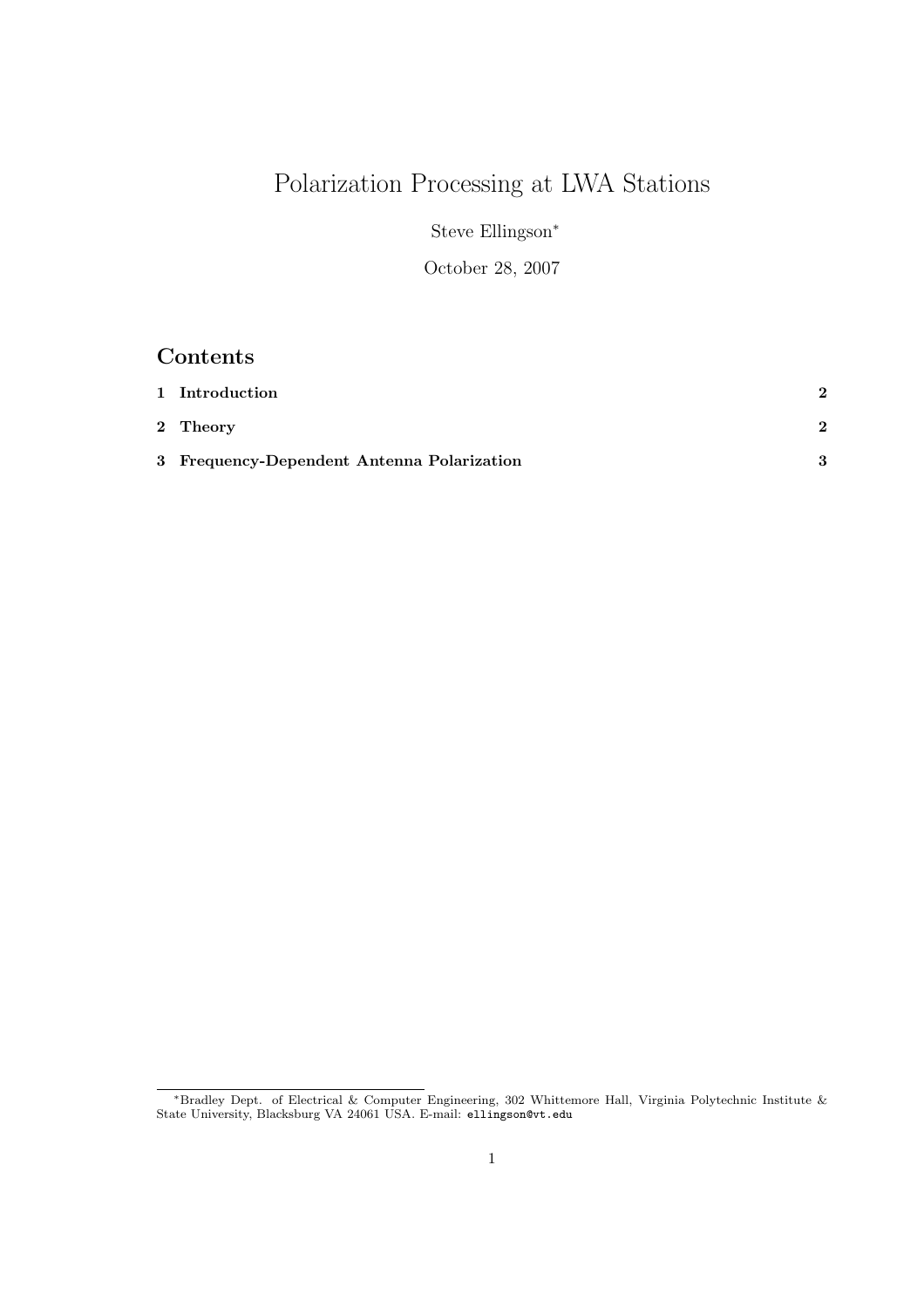#### 1 Introduction

The current version of the LWA station architecture [1] specifies that the beamforming units (BFUs) should accept the raw (essentially linear) polarizations from each antenna stand and output calibrated orthogonal circular polarizations. Because we expect the polarization of each antenna to be different due to mutual coupling, we wish to convert to calibrated circular polarizations prior to combining. This document describes the relevant theory and a possible scheme for accomplishing this conversion.

### 2 Theory

Consider a monochromatic plane wave incident on an antenna. The incident electric field is given with complete generality by:

$$
\mathcal{E}(t) = \hat{\mathbf{a}}\mathcal{E}_a(t) + \hat{\mathbf{b}}\mathcal{E}_b(t) \text{ , where } \tag{1}
$$

$$
\mathcal{E}_a(t) = \mathcal{E}_{a0} \cos(\omega t + \theta) \tag{2}
$$

$$
\mathcal{E}_b(t) = \mathcal{E}_{b0} \cos(\omega t + \theta + \delta) \tag{3}
$$

with  $\hat{a}$  and  $\hat{b}$  being any two orthogonal unit vectors in the plane transverse to the direction of propagation; and  $\mathcal{E}_{a0}$ ,  $\mathcal{E}_{b0}$ , and  $\delta$  being real-valued constants which parameterize the polarization of the wave. We can express  $\mathcal E$  in phasor notation as **E** using the relationship

$$
\mathcal{E}(t) = \text{Re}\left\{\mathbf{E}e^{j\omega t}\right\}, \text{ where}
$$
 (4)

$$
\mathbf{E} = \hat{\mathbf{a}}E_{a0} + \hat{\mathbf{b}}E_{b0}e^{j\delta} \text{ , with } (5)
$$

$$
E_{a0} = \mathcal{E}_{a0} e^{j\theta} \text{ and } \tag{6}
$$

$$
E_{b0} = \mathcal{E}_{b0} e^{j\theta} \tag{7}
$$

In this formulation, circular polarization is defined as  $E_{a0} = E_{b0}$  and  $\delta = \pm \pi/2$ , where the "+" and "−" signs correspond to left-hand circular polarization (LHCP) and right-hand circular polarization (RHCP) respectively. Thus we have:

$$
\mathbf{E} = E_0 \left( \hat{\mathbf{a}} + j \hat{\mathbf{b}} \right) \text{ for LHCP and}
$$
 (8)

$$
\mathbf{E} = E_0 \left( \hat{\mathbf{a}} - j \hat{\mathbf{b}} \right) \text{ for RHCP}, \tag{9}
$$

where  $E_0 = E_{a0} = E_{b0}$ . It can be verified that the above expressions for LHCP and RHCP are orthogonal by computing the inner product between them and noting that the result is zero. Thus, any incident wave – regardless of polarization – can be represented as the sum of one LHCP wave and one RHCP wave. Let these waves be  $\mathbf{E}_L$  and  $\mathbf{E}_R$ , respectively. Then we have

$$
\mathbf{E}_L = E_L \left( \hat{\mathbf{a}} + j \hat{\mathbf{b}} \right) \text{ where } E_L = \mathbf{E} \cdot \frac{1}{2} \left( \hat{\mathbf{a}} - j \hat{\mathbf{b}} \right) ; \text{ and } \tag{10}
$$

$$
\mathbf{E}_R = E_R \left( \hat{\mathbf{a}} - j \hat{\mathbf{b}} \right) \text{ where } E_R = \mathbf{E} \cdot \frac{1}{2} \left( \hat{\mathbf{a}} + j \hat{\mathbf{b}} \right) . \tag{11}
$$

Finally, we note that

$$
\mathbf{E} = \mathbf{E}_L + \mathbf{E}_R = \hat{\mathbf{a}}(E_L + E_R) + \hat{\mathbf{b}}j(E_L - E_R) \text{ or simply}
$$
 (12)

$$
\mathbf{E} = \hat{\mathbf{a}}E_{a0} + \hat{\mathbf{b}}E_{b0} \text{ , where } \tag{13}
$$

$$
E_{a0} = E_L + E_R
$$
, and (14)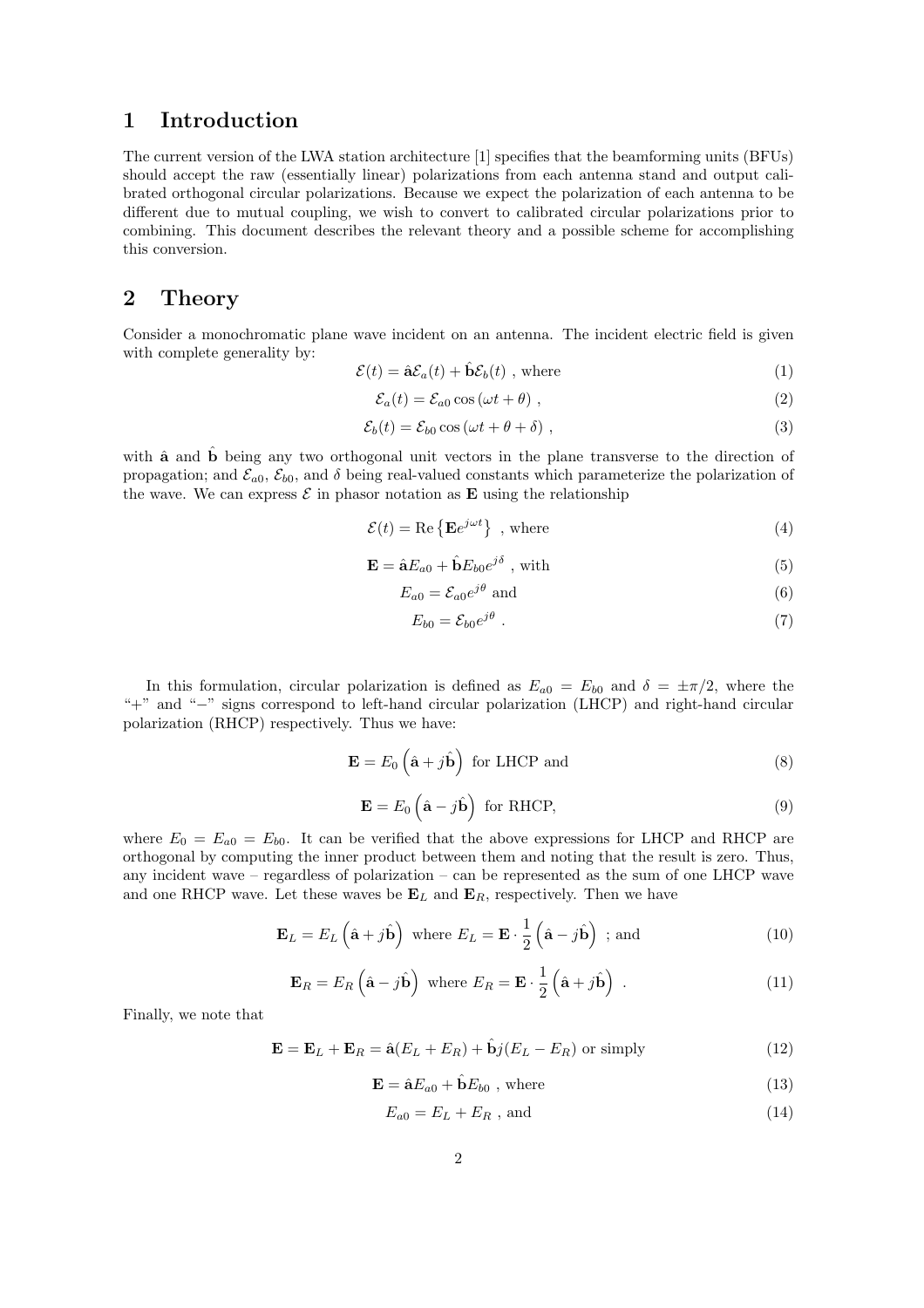$$
E_{b0} = j(E_L - E_R) \tag{15}
$$

When this wave arrives at the antenna stand, it generates voltages across the antenna terminals equal to

$$
V_c = \mathbf{E} \cdot \mathbf{l}_c(\hat{\mathbf{r}}) \text{ and } \tag{16}
$$

$$
V_d = \mathbf{E} \cdot \mathbf{l}_d(\hat{\mathbf{r}}) \tag{17}
$$

where  $V_c$  and  $V_d$  are the voltages associated with the two antennas respectively, and  $I_c$  and  $I_d$  are the vector effective lengths (VELs) associated with these antennas. The parameter  $\hat{\bf r}$  is the vector pointing in the direction from which the wave arrives at the antenna stand. The VELs are characteristics of the antennas (essentially, a unified compact representation of the gain and polarization patterns) and can be determined from theoretical analysis, computer modeling, or direct measurement. It should also be noted that this formulation is valid independently of the presence or absence of mutual coupling. In the presence of mutual coupling, however, it is important that the values of  $\mathbf{l}_c$  and  $\mathbf{l}_d$  used here are those determined in the presence of the same mutual coupling.

Substitution of equations (13) through (15) into equations (16) and (17) yields:

$$
V_c = (\hat{\mathbf{a}} \cdot \mathbf{l}_c) E_{a0} + (\hat{\mathbf{b}} \cdot \mathbf{l}_c) E_{b0} \text{ and } (18)
$$

$$
V_d = (\hat{\mathbf{a}} \cdot \mathbf{l}_d) E_{a0} + (\hat{\mathbf{b}} \cdot \mathbf{l}_d) E_{b0} , \qquad (19)
$$

which are linear simultaneous equations which can be solved for  $E_{a0}$  and  $E_{b0}$  given  $V_c$ ,  $V_d$ , and the known (a priori) antenna characteristics:

$$
\begin{bmatrix} E_{a0} \\ E_{b0} \end{bmatrix} = \begin{bmatrix} (\hat{\mathbf{a}} \cdot \mathbf{l}_c) & (\hat{\mathbf{b}} \cdot \mathbf{l}_c) \\ (\hat{\mathbf{a}} \cdot \mathbf{l}_d) & (\hat{\mathbf{b}} \cdot \mathbf{l}_d) \end{bmatrix}^{-1} \begin{bmatrix} V_c \\ V_d \end{bmatrix}
$$
(20)

Further, we note that equations (14) and (15) constitute linear simultaneous equations which can be solved for  $E_L$  and  $E_R$  given  $E_{a0}$  and  $E_{b0}$  from the previous calculation. Thus we find:

$$
\begin{bmatrix} E_L \\ E_R \end{bmatrix} = \begin{bmatrix} 1 & 1 \\ j & -j \end{bmatrix}^{-1} \begin{bmatrix} (\hat{\mathbf{a}} \cdot \mathbf{l}_c) & (\hat{\mathbf{b}} \cdot \mathbf{l}_c) \\ (\hat{\mathbf{a}} \cdot \mathbf{l}_d) & (\hat{\mathbf{b}} \cdot \mathbf{l}_d) \end{bmatrix}^{-1} \begin{bmatrix} V_c \\ V_d \end{bmatrix}
$$
(21)

Since the two  $2 \times 2$  matrices in the equation above can be precomputed and combined into a single matrix, we find that a single  $2 \times 2$  matrix multiply transforms the "raw" antenna voltages  $V_c$  and  $V_d$  into the incident electric field coefficients  $E_L$  and  $E_R$  associated with the LHCP and RHCP components, respectively, of the incident electric field.

### 3 Frequency-Dependent Antenna Polarization

One caveat applicable to the preceding derivation is that it is exact only at a single frequency. Thus, this method becomes inaccurate if applied over large fractional bandwidth. In terms of equation (21), the problem is that  $l_c$  and  $l_d$  become functions of frequency as well as direction  $(\hat{\mathbf{r}})$ .

A scheme for dealing with this is presented in Figure 1. In this figure, each block labeled "FIR" represents a finite impulse response (FIR) filter. To understand this scheme, first consider the monochromatic case. In this case, each one of the FIR blocks represents multiplication of the input by one of the elements of the  $2 \times 2$  matrix implied in equation (21). To extend bandwidth, we compute these coefficients over the frequency range of interest, resulting in four complex-valued functions with frequency as the independent variable. Associated impulse responses can be obtained by application of the inverse Fourier transform, and the coefficients of the FIR filters are then simply the sampled impulse responses.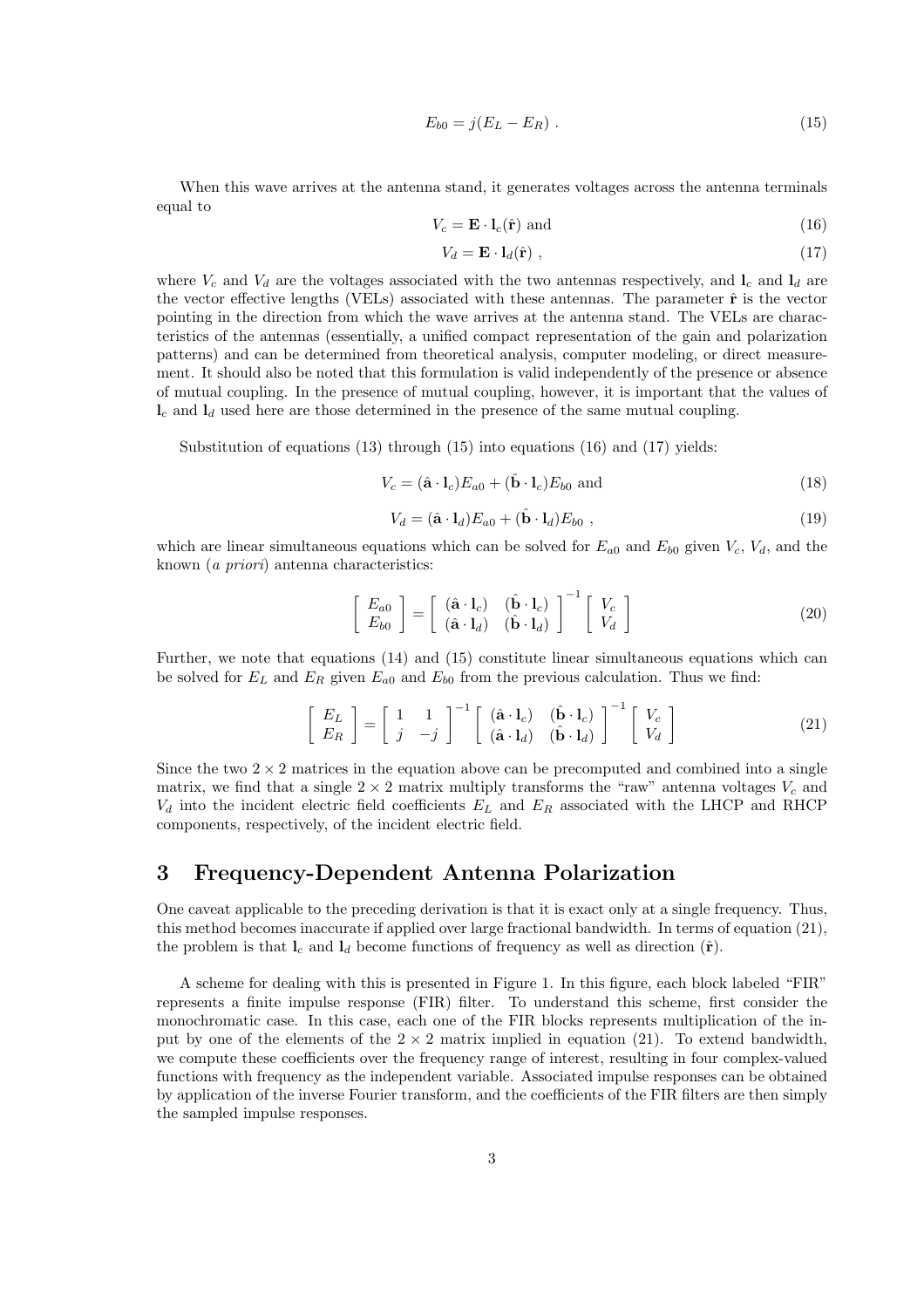

Figure 1: Scheme for polarization processing when antenna responses are frequency-dependent.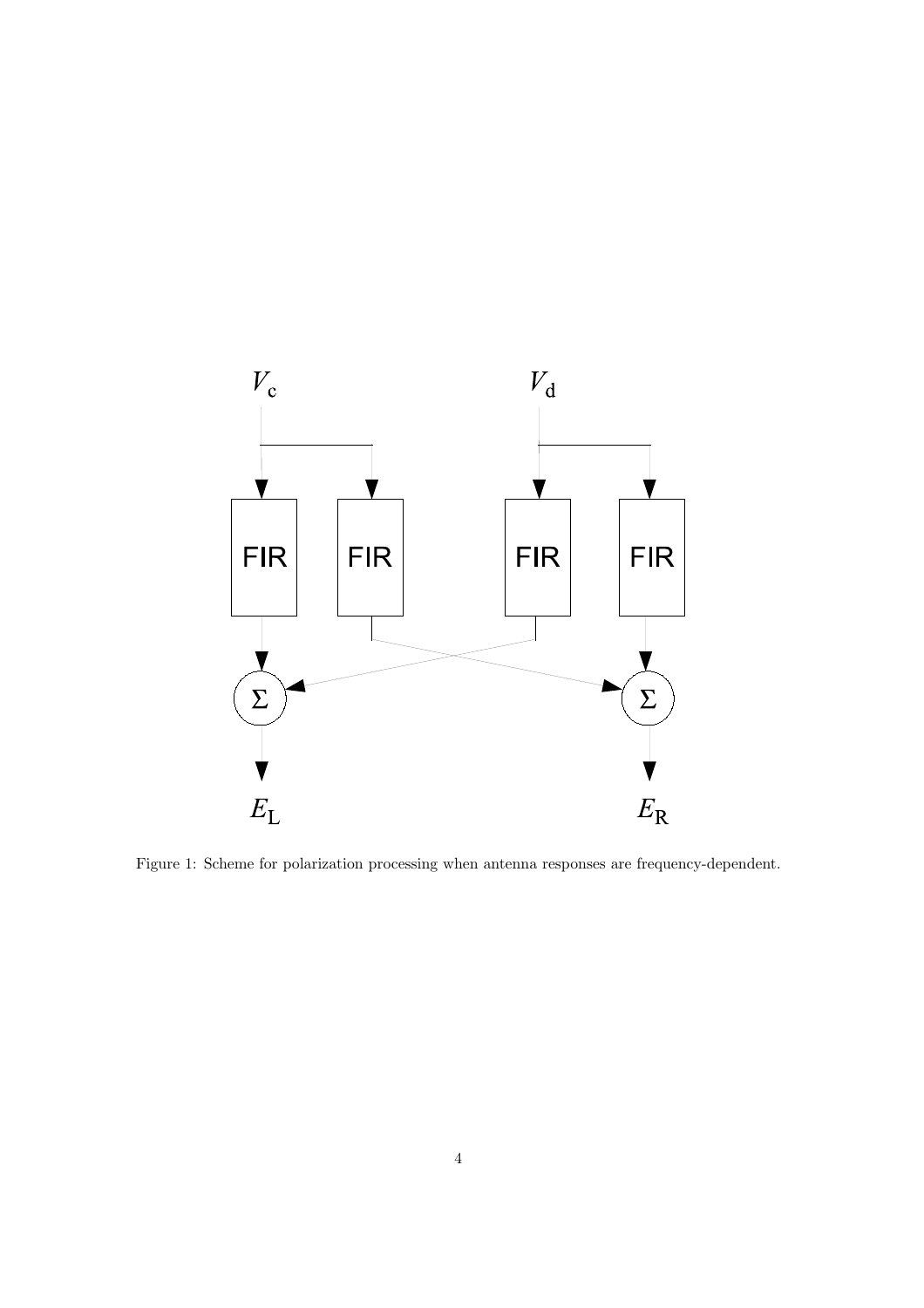It should be noted that in this scheme both the input and coefficients will all be complex-valued in general, and thus all multiply/accumulate operations will be fully complex. This could potentially become quite computationally demanding if the polarization characteristics of the antennas vary rapidly with frequency, as this might then require large FIR filters for implementation.